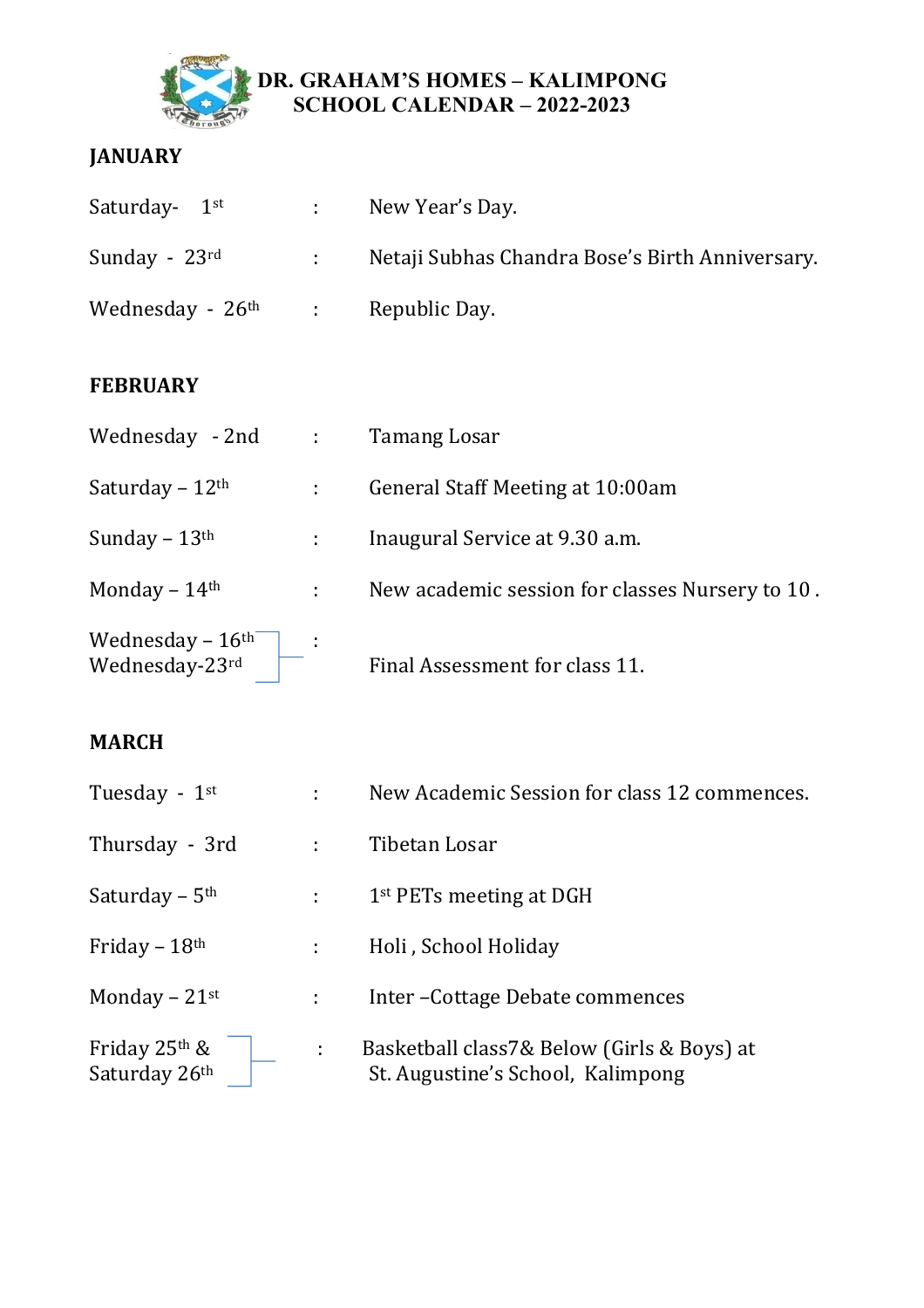# **APRIL**

| Friday - $1st$                                        | : Inter-School Chess(girls & Boys) at Victoria Boys'<br>School, Kurseong.                                                            |
|-------------------------------------------------------|--------------------------------------------------------------------------------------------------------------------------------------|
| Saturday – $2nd$                                      | : Basketball 8 & below (Boys) at St. Joseph's School,<br>North Point                                                                 |
| Monday - $4^{\text{th}}$<br>Wednesday-6 <sup>th</sup> | : 1st Unit Test                                                                                                                      |
| Friday-8 <sup>th</sup> &<br>Saturday 9th $\sqrt{\ }$  | : ICSE & ISC Senior Girls'& Boys Basketball<br>Tournament Girls- St. Joseph's Convent<br>& Boys at St. Augustine's School, Kalimpong |
| Monday - $11^{\text{th}}$<br>Wednesday -13th          | : 1st Unit Test                                                                                                                      |
| Thursday $-14$ <sup>th</sup>                          | : Dr. Ambedkar's Birth Anniversary.<br>Maundy Thursday - School Holiday- Easter Break<br>Commences                                   |
| Tuesday - 19th                                        | : School re-opens after Easter break                                                                                                 |
| Saturday - 30 <sup>th</sup>                           | : Volleyball ICSE & ISC Girls & Boys at Dowhill School<br>Kurseong                                                                   |

## **MAY**

| Sunday - $1st$               | $:$ May Day.                                                                                        |
|------------------------------|-----------------------------------------------------------------------------------------------------|
| Tuesday - 3rd                | : Eid-Ul-Fitr – School Holiday                                                                      |
| Wednesday $-4$ <sup>th</sup> | : Cricket – Edinburgh cup: DGH vs SAS at St. Augustine's<br>School, Kalimpong.                      |
| Saturday – $7th$             | : ICSE & ISC Inter-School Volleyball Tournament for<br>boys at Goethals' Memorial School, Kurseong. |
| Friday – $13th$              | : Kindergarten & Junior School concert.                                                             |
| Saturday – $14th$            | : Working Saturday. May Fair at 10.00 a.m.                                                          |
| Sunday $-15$ <sup>th</sup>   | $:$ Flower Service at 9:30 a.m.                                                                     |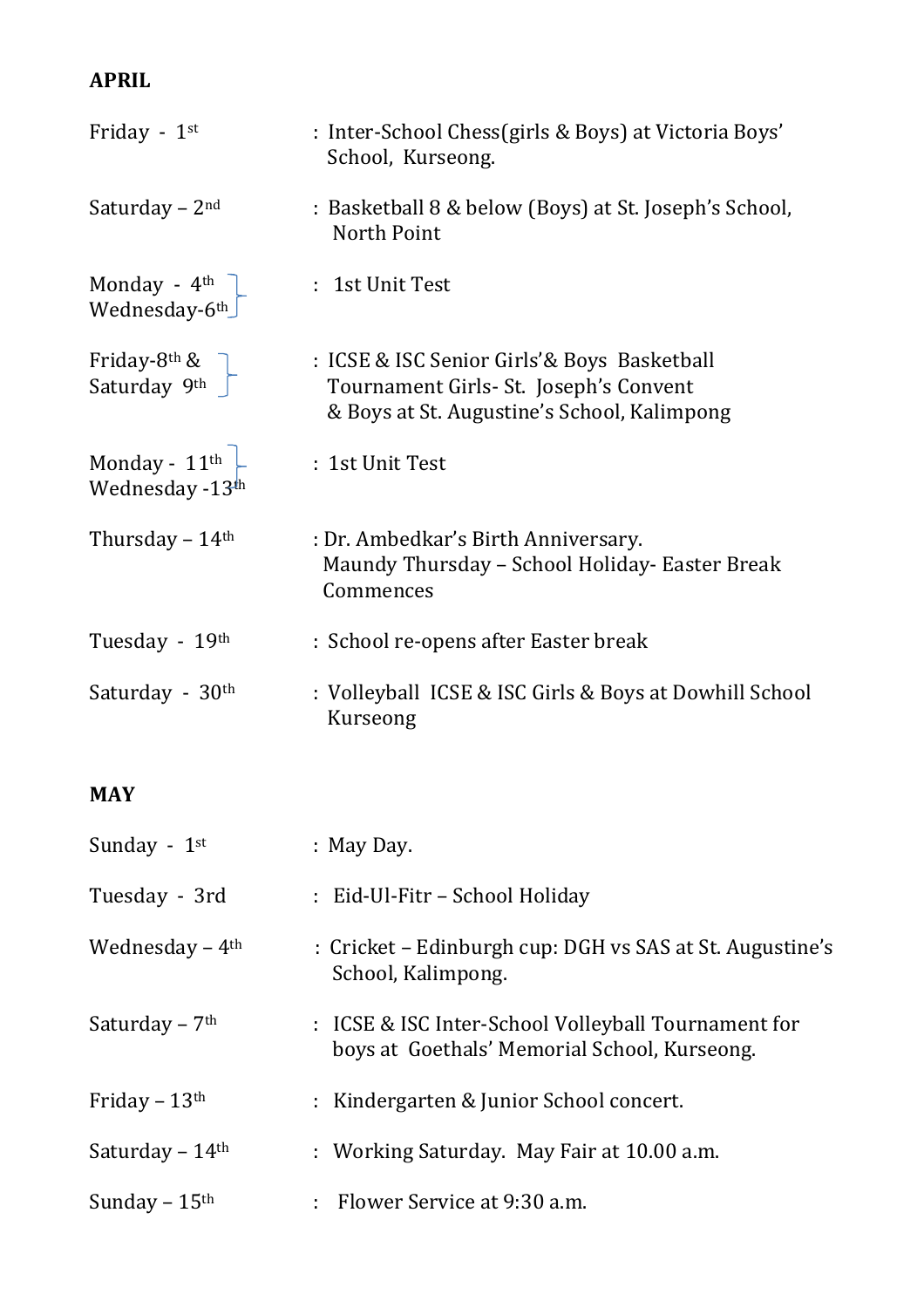| Monday - 16th                                   | : Buddha Purnima - School Holiday                                                                                                              |
|-------------------------------------------------|------------------------------------------------------------------------------------------------------------------------------------------------|
| <b>JUNE</b>                                     |                                                                                                                                                |
| Monday $-6$ <sup>th</sup>                       | : Half Yearly Examination Commences.                                                                                                           |
| Tuesday -14th                                   | Last day of Half Yearly Examination.<br>Summer holidays commences                                                                              |
| Sunday $-26$ <sup>th</sup>                      | : Last day of Summer Holidays, Boarders to return by<br>2:00 p.m                                                                               |
| Monday - 27th                                   | : Parent-Teacher meeting for Boarders from 9:00 a.m<br>to 3:00 p.m.                                                                            |
| Tuesday $-28$ <sup>th</sup>                     | : School re-opens with Assembly at 8:10 a.m.                                                                                                   |
| <b>JULY</b>                                     |                                                                                                                                                |
| Friday - $1st$                                  | : Parent - Teacher meeting for Nursery to IX.                                                                                                  |
| Saturday – $2nd$                                | : Parent-Teacher meeting for X, XI & XII.                                                                                                      |
| Wednesday $-13$ <sup>th</sup>                   | : Bhanu Jayanti. School Holiday.                                                                                                               |
| Wednesday $-20$ <sup>th</sup>                   | : KG & Jr. School Inter- Class Elocution.                                                                                                      |
| Saturday - 23rd                                 | : ICSE & ISC Inter-School Table Tennis Tournament<br>Boys- St. Joseph's School, North Point, Darjeeling<br>Girls- St. Helen's School, Kurseong |
| Tuesday – $26th$                                | : Senior School Inter- Class Elocution.                                                                                                        |
| Wednesday $-27$ <sup>th</sup>                   | : Martyr's Day- School Holiday                                                                                                                 |
| <b>AUGUST</b>                                   |                                                                                                                                                |
| Thursday $-4$ <sup>th</sup>                     | : Badminton Girls ICSE & ISC at St. Joseph's Convent,<br>Kalimpong.                                                                            |
| Thursday - $4th$<br>Saturday $-6$ <sup>th</sup> | : Football Fitzpatrick & Goethals' Cup(Boys) at Goethals<br>Memorial School, Kurseong.                                                         |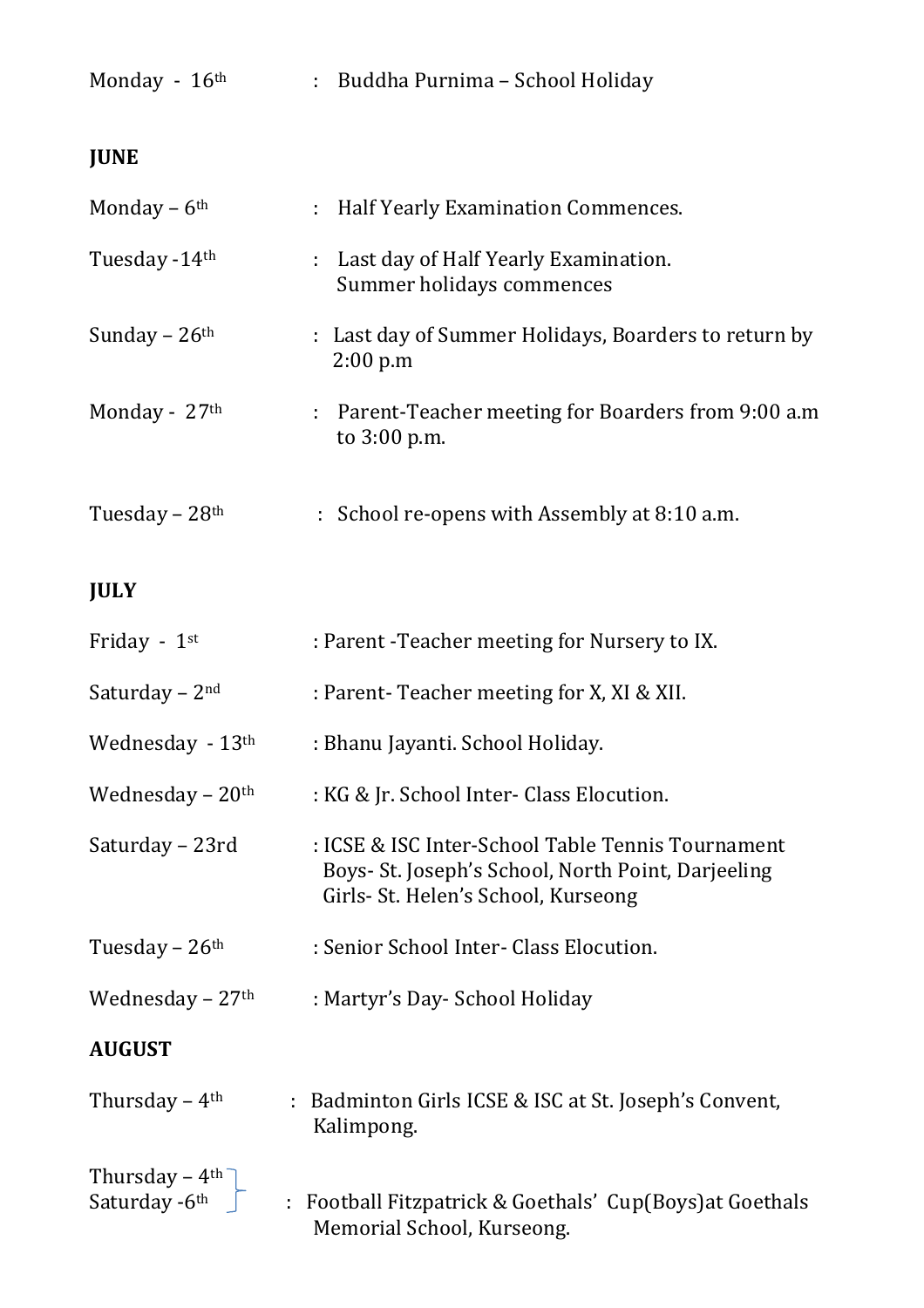| Monday $-15$ <sup>th</sup>                                               | : Independece Day. Flag Hoisting at 8.00 a.m.<br>Cultural Programme by the Kindergarten<br>& Junior School. |
|--------------------------------------------------------------------------|-------------------------------------------------------------------------------------------------------------|
| Friday – $19th$ &<br>Saturday 20th                                       | : ICSE & ISC Inter School Football Tournament for boys at<br>St. Augustine's School, Kalimpong.             |
| Monday - $22^{nd}$ to<br>Wednesday - $24^{th}$ : $2^{nd}$ Unit Test.     |                                                                                                             |
| Friday – $26th$ & $27th$                                                 | : Football ICSE & ISC Girls at Mt. Hermon School,<br>Darjeeling                                             |
| Monday-29 <sup>th</sup> to<br>Wednesday – $31^{st}$ : $2^{nd}$ Unit Test |                                                                                                             |

#### **SEPTEMBER**

| Monday $-5$ <sup>th</sup>    | : Teacher's Day.                                                                                                                           |  |
|------------------------------|--------------------------------------------------------------------------------------------------------------------------------------------|--|
| Wednesday $-7$ <sup>th</sup> | : Junior School Quiz                                                                                                                       |  |
| Thursday - 8 <sup>th</sup>   | : ICSE & ISC Inter-School Badminton Tournament for<br>boys at St. Joseph's School N.P, Darjeeling.<br>Grahamite Quiz.                      |  |
| Saturday - 10 <sup>th</sup>  | Minto Shield at Dr. Graham's Homes.<br>$\mathbb{R}^{n \times n}$                                                                           |  |
| Saturday – $17th$            | Burns' Shield Aquatic Meet at Dr. Graham's Homes.<br>÷.                                                                                    |  |
| Sunday - 18th                | Re-dedication Service at 9.30 a.m.<br>÷.                                                                                                   |  |
| Thursday $-22nd$             | Inter-Cottage Swimming Gala at 9.00 a.m.<br>$\mathbb{R}^{\mathbb{Z}}$<br>Senior School Play at 4.00 p.m.                                   |  |
| Friday-23rd                  | : Art & Craft, Photography & Science Exhibition<br>Homes' Employees Birthday Celebration<br>Inter-Cottage Singing Competition at 4.00 p.m. |  |
| Saturday - 24 <sup>th</sup>  | : Birthday Gathering at 9.00 a.m.<br>Birthday Ball for students at 5.00 p.m.                                                               |  |
| Sunday – $25th$              | : Birthday Service at 9.30 a.m.                                                                                                            |  |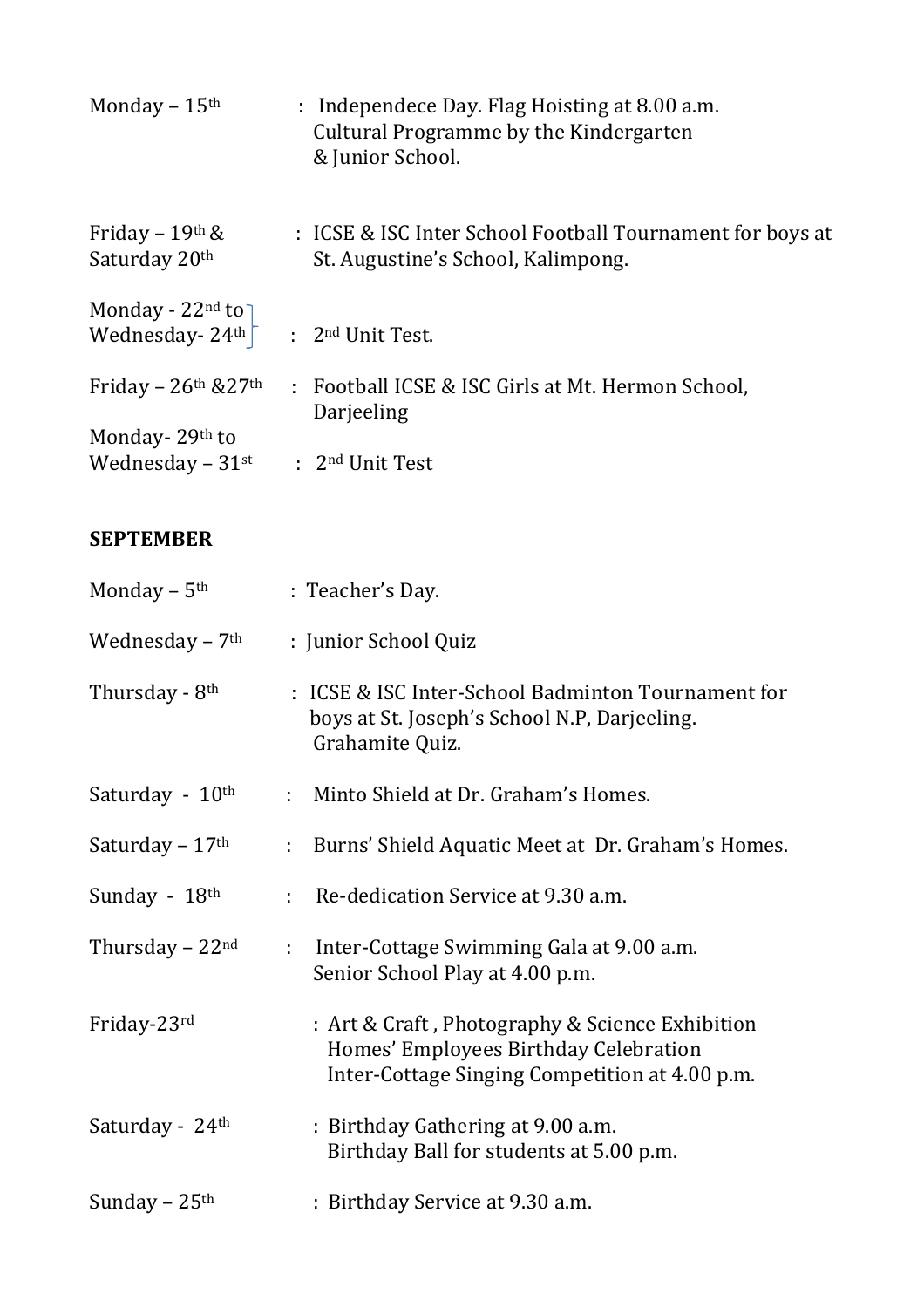## **OCTOBER**

| Saturday - 1 <sup>st</sup><br>Sunday $-2^{nd}$ | : Puja holidays commence.<br>: Gandhi Jayanti and International Non-Violence<br>Day. |
|------------------------------------------------|--------------------------------------------------------------------------------------|
| Tuesday $-11$ <sup>th</sup>                    | : Last day of Puja holidays, all boarders to<br>return by 2:00 p.m.                  |
| Wednesday $-12$ <sup>th</sup>                  | : School re-opens with Assembly at 8.10 a.m.                                         |
| Saturday – $15th$                              | : Inter-cottage athletic Finals.                                                     |
| Friday – $21$ <sup>st</sup> &                  | : Inter-school Athletic meet (ICSE/ISC) Boys - at SPS<br>Darjeeling,                 |
| Saturday – $22nd$                              | : Girls - at Loreto Convent, Darjeeling.                                             |
| Saturday – $22nd$                              | : Diwali holiday commences.                                                          |
| Thursday - 27th                                | : Last day of Diwali holidays, all boarders to return by<br>$2:00$ p.m.              |
| Friday – $28th$                                | : School reopens with assembly.                                                      |

## **NOVEMBER**

| Saturday - 5 <sup>th</sup>   | : PETs meeting at Dowhill School, Kurseong.                           |
|------------------------------|-----------------------------------------------------------------------|
| Friday - $11th$              | : Inter-Cottage Harriers Race at 1.00 p.m.                            |
| Saturday $-12$ <sup>th</sup> | : AIS Heads meeting at St. Helen's School, Kurseong.                  |
| Monday $-14$ <sup>th</sup>   | : Children's Day.                                                     |
| Friday $-18$ <sup>th</sup>   | : Kindergarten Sports.                                                |
| Monday $-28$ <sup>th</sup>   | : Final Examinations commence.                                        |
| <b>DECEMBER</b>              |                                                                       |
| Thursday - 8 <sup>th</sup>   | : Last day of Final Examination.<br>Carol service for School Leavers. |